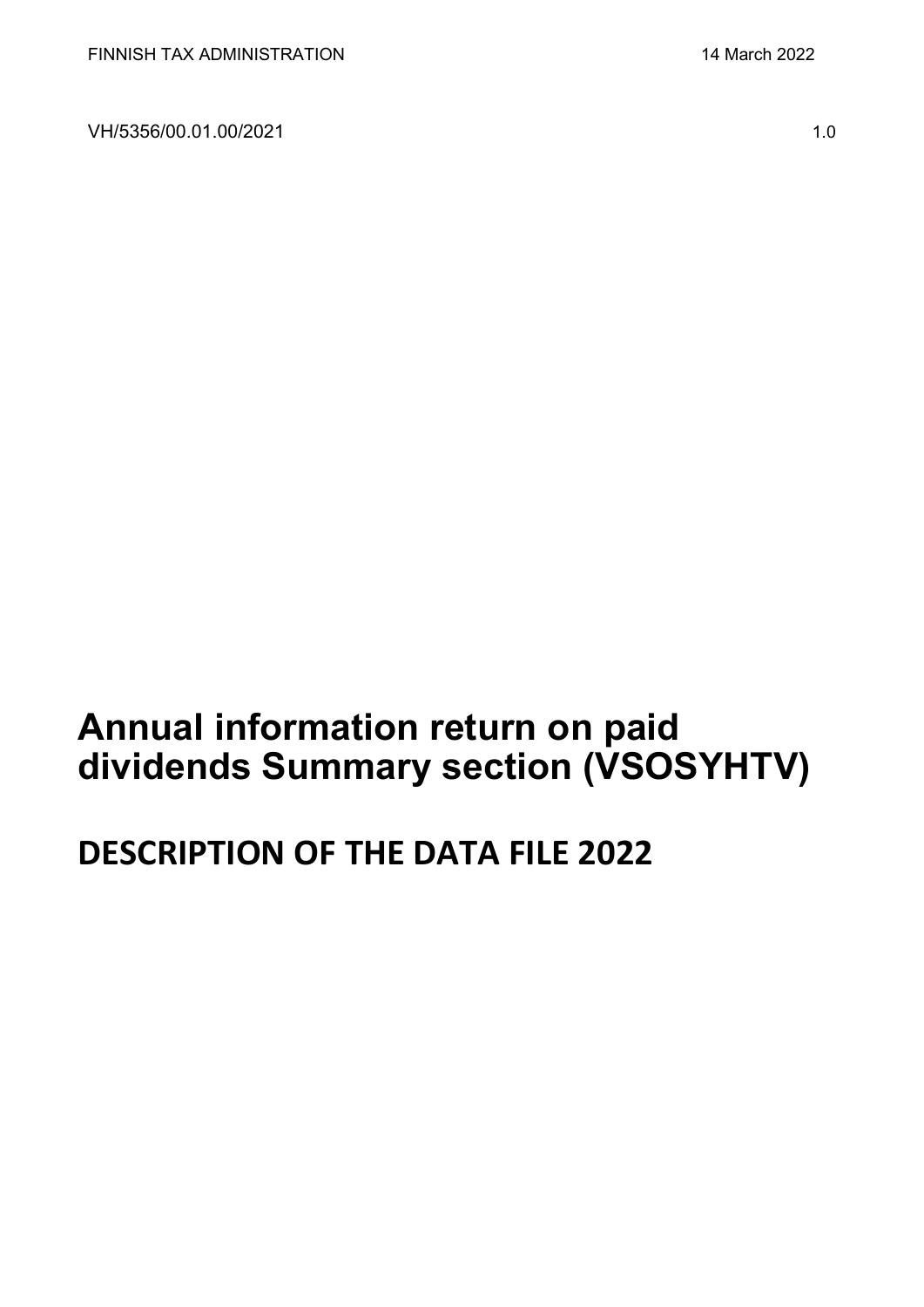# **Table of contents**

| 1.             | <b>INTRODUCTION</b>                                               | $\overline{2}$   |
|----------------|-------------------------------------------------------------------|------------------|
| $2^{\circ}$    | <b>DESCRIPTION OF THE INFORMATION FLOW AND SUBMITTAL OF FILES</b> | $\mathbf{2}$     |
| $\mathbf{3}$   | <b>MAKING CORRECTIONS</b>                                         | 3                |
| 4              | <b>PERIOD OF VALIDITY</b>                                         | 3                |
| 5              | <b>COMBINED INFORMATION FLOWS</b>                                 | 3                |
| 6              | <b>CHANGES ON THE PREVIOUS YEAR</b>                               | 3                |
| $\overline{7}$ | <b>LIST OF THE DATA CONTENT</b>                                   | $\boldsymbol{4}$ |
| 8              | <b>AUTOMATED CHECK PROCESSES</b>                                  | 6                |
| 9              | <b>MESSAGES</b>                                                   | 7                |
|                | 10 EXAMPLE                                                        | 7                |

# **Version history**

| <b>Date</b> | <b>Version</b> | <b>Description</b>                              |
|-------------|----------------|-------------------------------------------------|
| 3.1.2022    | 1.0            | First release concerning the 2022 taxable year. |
| 14.3.2022   |                | Message number has changed #1094 -> #1721       |

# <span id="page-1-0"></span>**1 INTRODUCTION**

This guidance explains the structure of the required inbound file and the check procedures that follow. For more information, see [General description for](https://www.vero.fi/globalassets/tietoa-verohallinnosta/ohjelmistokehittajille/finnish-tax-administration_electronic-filing-of-information-returns-general-description.pdf)  [electronic filing of information returns \(pdf\)](https://www.vero.fi/globalassets/tietoa-verohallinnosta/ohjelmistokehittajille/finnish-tax-administration_electronic-filing-of-information-returns-general-description.pdf) (*tax.fi > About us > IT developers > Data format specifications > General description for electronic filing of information returns*).

# <span id="page-1-1"></span>**2 DESCRIPTION OF THE INFORMATION FLOW AND SUBMITTAL OF FILES**

The filing of the return concerns the beneficiary's dividends for the tax year that are ready for payment to him or her even in cases where actual payment is not yet made.

To read more about annual information returns, go to [Forms](https://www.vero.fi/en/About-us/contact-us/forms/) (*tax.fi > About us > Contact us > Forms > Annual information).*

To check the method of identification required by this information flow, the required role and the place in the flow where authorisations are checked, go to [Methods of sign-in, roles and rights to represent organisations](https://www.ilmoitin.fi/webtamo/sivut/IlmoituslajiRoolit?kieli=en&tv=VSOSYHTV) *[\(Ilmoitin.fi >](https://www.ilmoitin.fi/webtamo/sivut/IlmoituslajiRoolit?tv=VSY02C)  [Instructions and templates > Methods of sign-in, roles\)](https://www.ilmoitin.fi/webtamo/sivut/IlmoituslajiRoolit?tv=VSY02C).*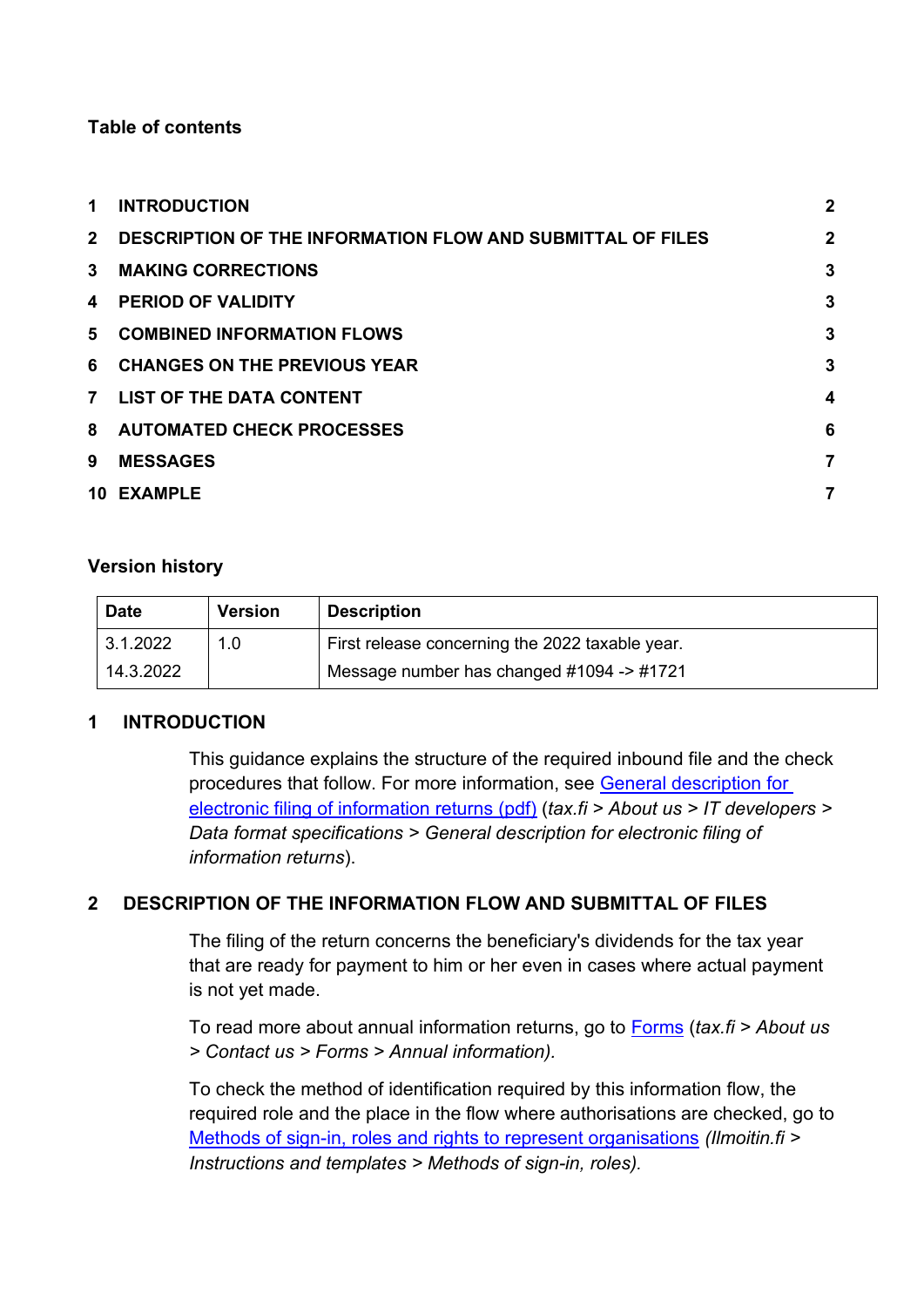### <span id="page-2-0"></span>**3 MAKING CORRECTIONS**

For year-specific instructions for making corrections, go to [Making corrections](https://www.vero.fi/en/About-us/it_developer/data-format-specifications/annual_information_returns__instruction/making-corrections-to-annual-information-returns/)  to annual [information returns](https://www.vero.fi/en/About-us/it_developer/data-format-specifications/annual_information_returns__instruction/making-corrections-to-annual-information-returns/) (*tax.fi > About us > IT developers > Data format specifications > Annual information returns & Instructions > Making corrections to annual information returns*).

#### <span id="page-2-1"></span>**4 PERIOD OF VALIDITY**

The file formatting and checks according to this specification come into force on 29 March 2022 and continue to be in force until a new version of the specification is released.

For information about deadlines for filing, see the year-specific schedule on IT [developers](https://www.vero.fi/tietoa-verohallinnosta/kehittaja/aikataulu-2021/) (*vero.fi > Verohallinto > Ohjelmistokehittäjät > Aikataulu vvvv*). The schedule is available in Finnish and Swedish.

#### <span id="page-2-2"></span>**5 COMBINED INFORMATION FLOWS**

You may send us the following flows in the same computer file as you are sending your VSOSVYHT flow:

- − VSOSERIT
- − VSROSERI

# <span id="page-2-3"></span>**6 CHANGES ON THE PREVIOUS YEAR**

| <b>Version</b> | Data Name  | Data element                                               | <b>Description</b>                               |
|----------------|------------|------------------------------------------------------------|--------------------------------------------------|
| 1.0            | 12-15/058  | Year of payment                                            | Year changed                                     |
|                | 041<br>042 | Contact person's name<br>Contact person's telephone number | Data elements have been changed<br>to mandatory. |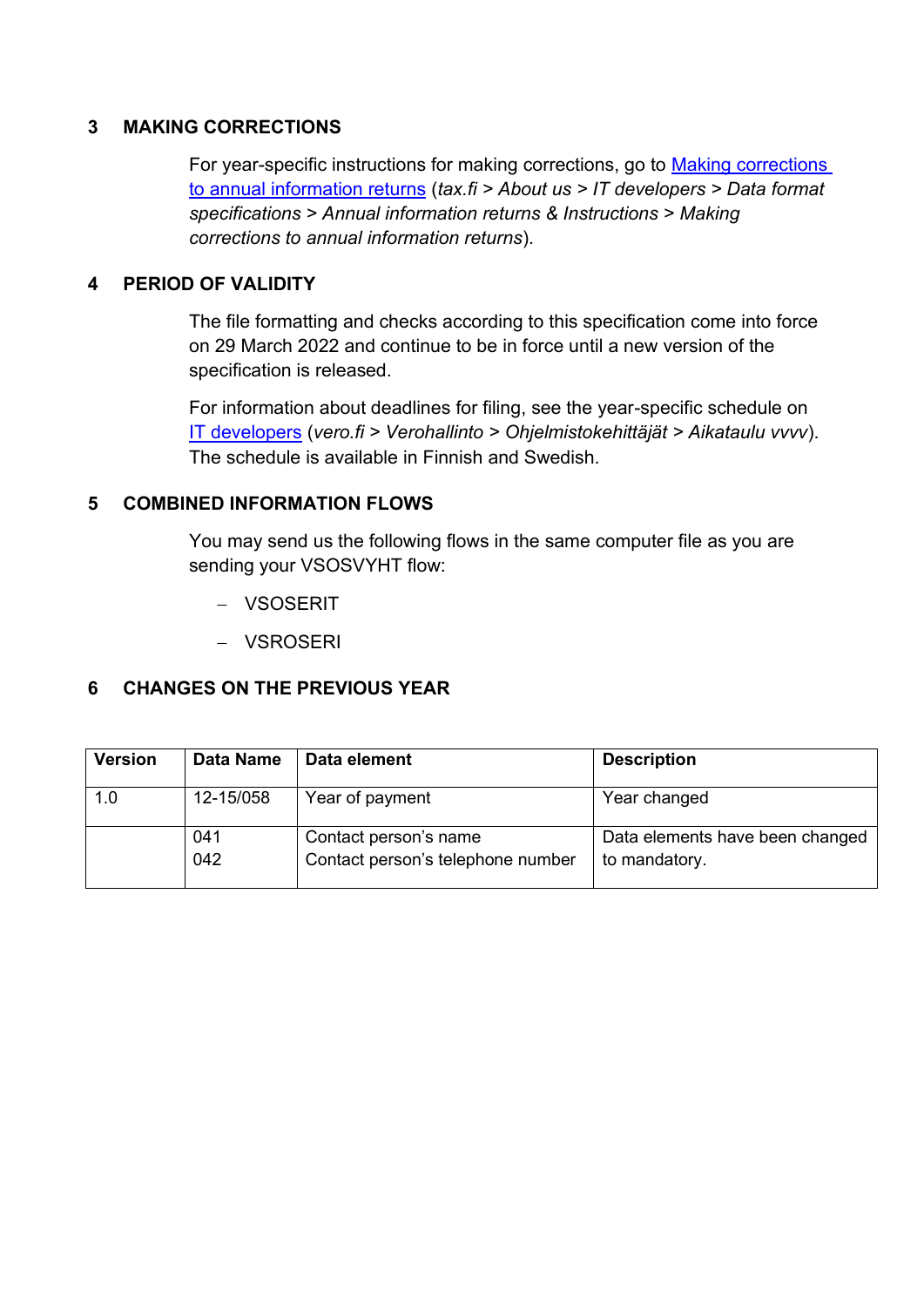# <span id="page-3-0"></span>**7 LIST OF THE DATA CONTENT**

| Position Code P/V T |     |              |             | LT       | <b>Description</b>                                                                                                                                                                                       | <b>Format</b>     | Permissible<br>values |
|---------------------|-----|--------------|-------------|----------|----------------------------------------------------------------------------------------------------------------------------------------------------------------------------------------------------------|-------------------|-----------------------|
| $1 - 8$             | 000 | $\mathsf{P}$ | T           |          | File identifier                                                                                                                                                                                          | AN <sub>8</sub>   | <b>VSOSYHTV</b>       |
| 10                  | 082 | $\vee$       |             |          | <b>Deletion</b>                                                                                                                                                                                          | A <sub>1</sub>    | D                     |
| $12 - 15$           | 058 | P            | T           | $\star$  | Year of payment<br>The calendar year when the dividends are<br>available for cash payment to the beneficiary.<br>For more information, see section 2 and the<br>guidance for completing the return form. | <b>VVVV</b>       | 2022                  |
| $17 - 25$           | 010 | $\mathsf{P}$ | T           |          | Business ID of the distributing company                                                                                                                                                                  | <b>YTUNNUS2</b>   |                       |
| 27-30               | 107 | $\mathsf{P}$ | T           | $^\star$ | The tax year for which the dividends were<br>distributed                                                                                                                                                 | <b>VVVV</b>       |                       |
| 32-39               | 111 | $\mathsf{P}$ | $\mathsf T$ | $\star$  | The date of the decision to distribute dividends PPKKVVVV                                                                                                                                                |                   |                       |
| 41-48               | 112 | P            | T           | $\star$  | Date of commencement of the payment                                                                                                                                                                      | <b>PPKKVVVV</b>   |                       |
| 50-51               | 110 | $\mathsf{P}$ |             |          | Type of incorporation on the date of decision<br>to distribute dividends<br>$J = A$ stock-exchange listed company<br>(§ 33a.2, Income Tax Act.) or<br>$M = Non-listed company$                           | AN <sub>1</sub>   | J, M                  |
| 53-58               | 105 | P            |             |          | Total number of itemizations                                                                                                                                                                             | $+N6$             |                       |
| 60-67               | 448 | P            |             | H        | Start date of the accounting period for which<br>dividends were distributed                                                                                                                              | <b>PPKKVVVV</b>   |                       |
| 69-76               | 449 | P            |             |          | End date of the accounting period for which<br>dividends were distributed                                                                                                                                | <b>PPKKVVVV</b>   |                       |
| 78-91               | 120 | $\mathsf{P}$ |             |          | The total amount of dividends agreed to be<br>distributed                                                                                                                                                | R <sub>11,2</sub> |                       |
| 93-106              | 122 | $\vee$       |             |          | The total amount of payable dividends that the $ R11,2$<br>shareholders have not cashed by the end of<br>the calendar year                                                                               |                   |                       |
| 108-121             | 123 | $\vee$       |             |          | The total amount of dividends whose<br>specification details have been reported on an<br>annual information return for an earlier year                                                                   | R <sub>11,2</sub> |                       |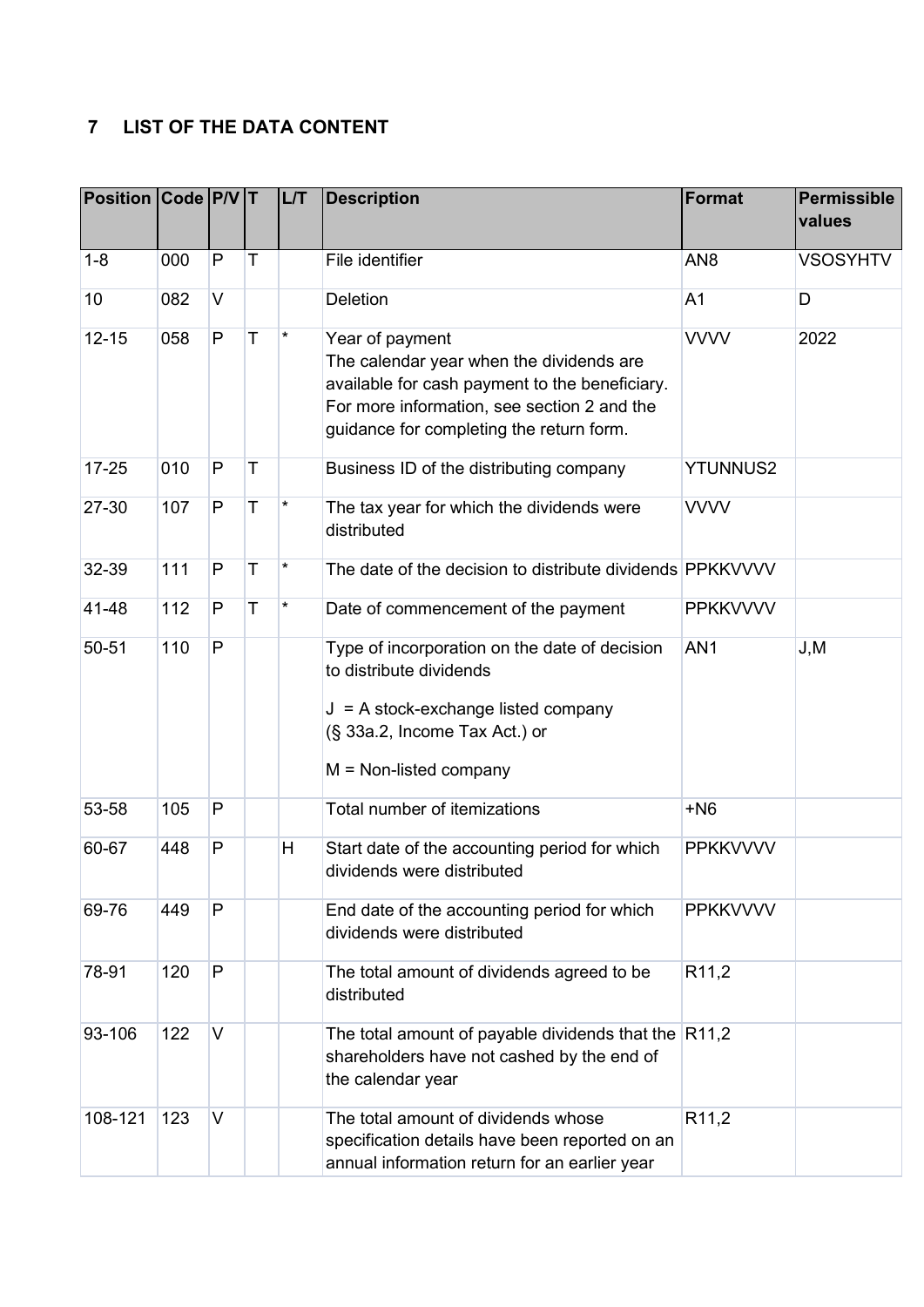| <b>Position Code P/V T</b> |     |        | LL/T     | <b>Description</b>                                                                                                                      | <b>Format</b>     | Permissible<br>values |
|----------------------------|-----|--------|----------|-----------------------------------------------------------------------------------------------------------------------------------------|-------------------|-----------------------|
|                            |     |        |          | (The total amount of dividends reported in<br>earlier calendar years for the same tax year)                                             |                   |                       |
| 123-136                    | 126 | $\vee$ |          | Dividends distributed on shares deposited in<br>Finnish residents' Individual Retirement<br>Accounts under long-term savings contracts. | R <sub>11,2</sub> |                       |
| 138-151                    | 127 | $\vee$ |          | Dividends distributed on shares deposited in<br>equity savings accounts, held by Finnish<br>residents.                                  | R <sub>11,2</sub> |                       |
| 153-166                    | 450 | P      |          | Total of paid-out dividends, gross amount                                                                                               | R <sub>11,2</sub> |                       |
| 168-181                    | 451 | V      | $^\star$ | Total dividends paid to resident taxpayers                                                                                              | R <sub>11,2</sub> |                       |
| 183-196                    | 121 | $\vee$ | $^\star$ | Total amount of tax withheld on the dividends                                                                                           | R <sub>11,2</sub> |                       |
| 198-211                    | 124 | V      |          | Total dividends paid to non-resident taxpayers                                                                                          | R <sub>11,2</sub> |                       |
| 213-226                    | 125 | $\vee$ |          | Total amount of tax withheld at source on<br>dividends paid to non-resident taxpayers                                                   | R <sub>11,2</sub> |                       |
|                            |     |        |          | Data elements 452, 453, 454, 455 and 456<br>are only submitted by companies within<br>the book-entry system                             |                   |                       |
| 228-235                    | 452 | V/P    | $^\star$ | Date of record of dividends                                                                                                             | <b>PPKKVVVV</b>   |                       |
| 237-250                    | 453 | V      |          | Total dividends paid on nominee-registered<br>shares held by Finnish resident taxpayers<br>(recipient is not known)                     | R <sub>11,2</sub> |                       |
| 252-265                    | 454 | $\vee$ |          | Total withholding on dividends paid on<br>nominee-registered shares held by Finnish<br>resident taxpayers (recipient is not known)      | R <sub>11,2</sub> |                       |
| 267-296                    | 455 | V/P    | *        | ID code of the central securities depository<br>where the share was issued                                                              | AN30              |                       |
| 298-367                    | 456 | V/P    |          | Name of the central securities depository<br>where the share was issued                                                                 | <b>AN70</b>       |                       |
| 369-398                    |     |        |          | Reserve space                                                                                                                           |                   |                       |
| 400-429                    | 041 | P      |          | Name of contact person                                                                                                                  | AN30              |                       |
| 431-443                    | 042 | P      |          | Contact person's telephone                                                                                                              | AN13              |                       |
| 445-479                    | 048 | P      |          | Software application that produced this file                                                                                            | <b>AN35</b>       |                       |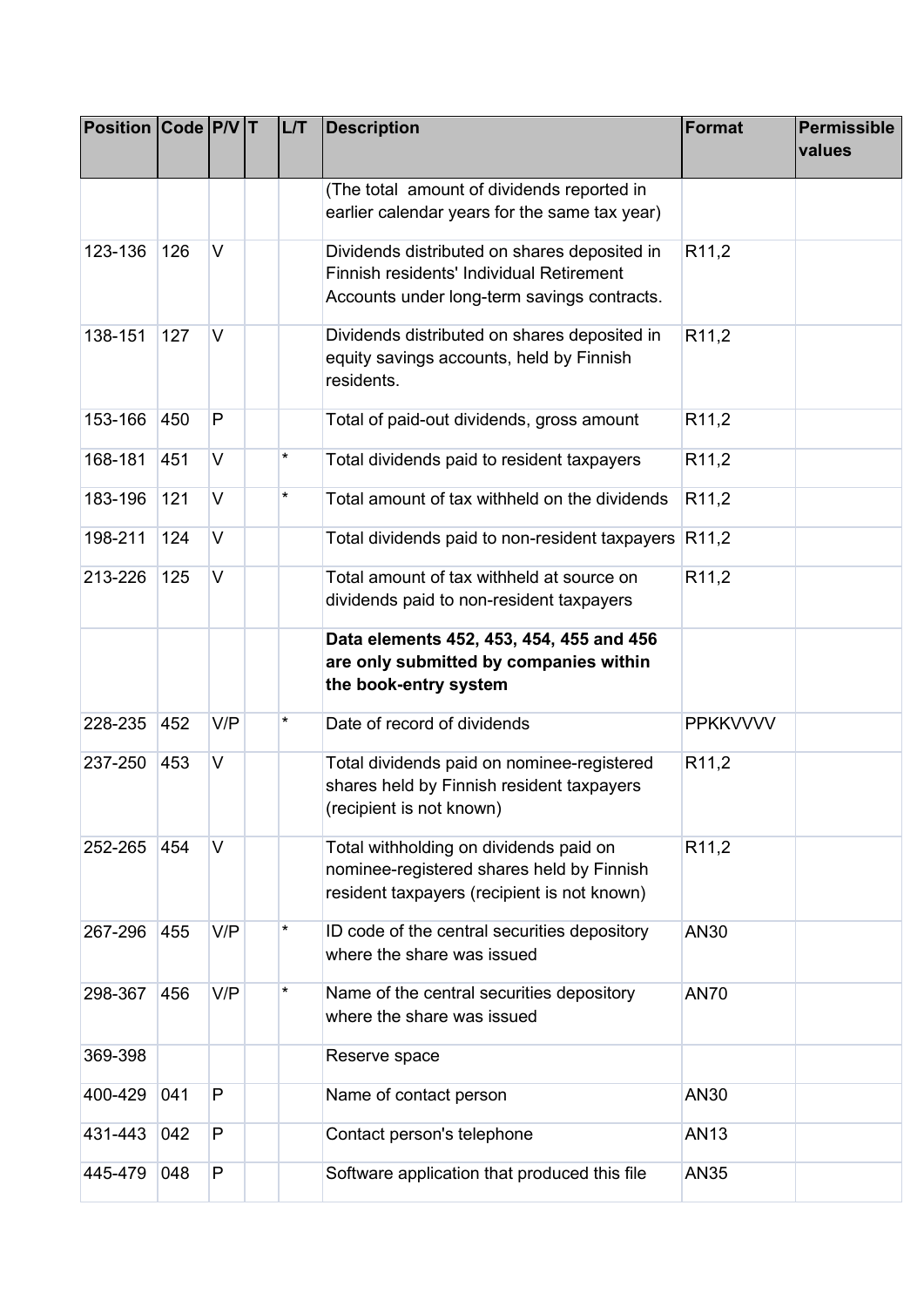| Position Code P/V T L/T |               |   |  | Description                                                | Format                           | Permissible<br>values |
|-------------------------|---------------|---|--|------------------------------------------------------------|----------------------------------|-----------------------|
| 481-492                 | $ 014\rangle$ | P |  | Identifier of the software that produced the file Y-TUNNUS | AN <sub>2</sub>                  |                       |
| 494-507                 | 198           | P |  | Soft-generated timestamp                                   | <b>DDMMYYYY</b><br><b>HHMMSS</b> |                       |
|                         | 999           | P |  | Final identifier                                           | N <sub>8</sub>                   |                       |

# <span id="page-5-0"></span>**8 AUTOMATED CHECK PROCESSES**

| New /   | Code       | <b>Description of Check</b>                                                                                         |
|---------|------------|---------------------------------------------------------------------------------------------------------------------|
| Changed |            |                                                                                                                     |
|         | 107        | #1068; Invalid input: The tax year for which dividends are paid (107) must be                                       |
|         | 058        | Year of payment (058) or an earlier year.                                                                           |
|         | 058        | #1725; The date from which dividends have been drawable (112) cannot be                                             |
|         | 112        | after the Year of payment (058).                                                                                    |
|         | 111        | #1069; Invalid input: The date when the corporate decision was made to                                              |
|         | 112        | distribute dividends (111) must be the same as the Date of commencement of<br>the payment (112) or an earlier date. |
|         | 450<br>451 | $450 = 451 + 124$                                                                                                   |
|         | 124        | #1715; Total dividends to resident taxpayers (451) + Total dividends to non-                                        |
|         |            | resident taxpayers (124) must be equal to Total of paid-out dividends, gross                                        |
|         |            | amount (450). If data elements 451 or 124 are blank, containing no data, the                                        |
|         |            | system converts the blanks into zeroes for the check process.                                                       |
|         | 451        | #1791; You must populate one of the following: either Total dividends paid to                                       |
|         | 124        | resident taxpayers (451) or Total dividends to non-resident taxpayers (124).                                        |
|         | 451        | #1716; If you populated Total amount of tax withheld on the dividends (121),                                        |
|         | 121        | you must also populate the Total dividends paid to resident taxpayers (451)                                         |
|         |            | data element (assuming that the amount withheld is greater than zero). Total                                        |
|         |            | dividends to resident taxpayers (451) must be greater than or equal to Total                                        |
|         |            | amount of tax withheld on the dividends(121).                                                                       |
|         | 124        | #1717; If you populated the Total amount of tax withheld at source on                                               |
|         | 125        | dividends paid to non-resident taxpayers (125) data element (and it is greater                                      |
|         |            | than zero), you must also populate Total dividends paid to non-resident                                             |
|         |            | taxpayers (124). The value of Total dividends to non-resident taxpayers (124)                                       |
|         |            | must be greater than or equal to Total amount of tax withheld at source on                                          |
|         |            | dividends paid to non-resident taxpayers (125).                                                                     |
|         | 450        | $450 = 120-(122+123+126+127)$                                                                                       |
|         | 120        |                                                                                                                     |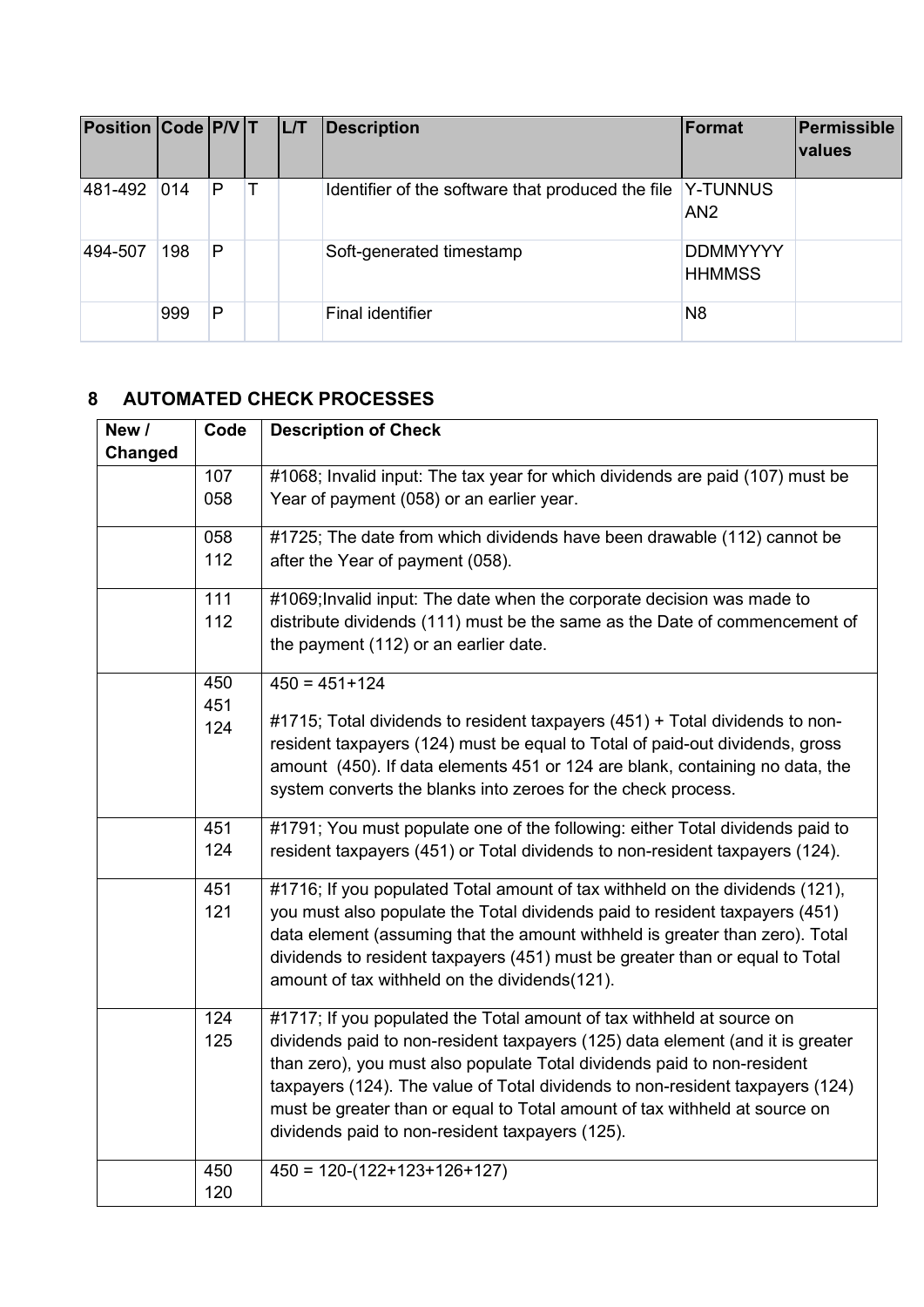| New /   | Code                     | <b>Description of Check</b>                                                                                                                                                                                                                                                                                                                                                                                                                                                                                                                                                                                                                                                                            |
|---------|--------------------------|--------------------------------------------------------------------------------------------------------------------------------------------------------------------------------------------------------------------------------------------------------------------------------------------------------------------------------------------------------------------------------------------------------------------------------------------------------------------------------------------------------------------------------------------------------------------------------------------------------------------------------------------------------------------------------------------------------|
| Changed |                          |                                                                                                                                                                                                                                                                                                                                                                                                                                                                                                                                                                                                                                                                                                        |
|         | 122<br>123<br>126<br>127 | #1718; Total of paid-out dividends, gross amount (450) must be equal to Total<br>dividends specified in the decision on dividend distribution (120) - (Total<br>undrawn dividends at the end of calendar year $(122)$ + The total amount of<br>dividends whose specification details have been reported on an annual<br>information return for an earlier year (123) + Total dividends paid on shares<br>held by resident taxpayers on long-term savings accounts (126) + Total<br>dividends paid on shares held by resident taxpayers on equity savings<br>accounts (127)). If data elements 122, 123, 126 and/or 127 are blank,<br>the system converts the blanks into zeroes for the check process. |
| Changed | 110<br>452<br>455<br>456 | #1719; Date of record of dividends (452), ID of the central securities depository<br>where the share was issued (455) and Name of the central securities<br>depository where the share was issued (456) are mandatory data elements<br>when the Type of company on the date of distribution (110) is Publicly listed<br>company (J).                                                                                                                                                                                                                                                                                                                                                                   |

# <span id="page-6-0"></span>**9 MESSAGES**

| New /<br>Changed | Code       | Description of the message                                                                                                                                                            |
|------------------|------------|---------------------------------------------------------------------------------------------------------------------------------------------------------------------------------------|
| Changed          | 107<br>449 | What is meant by 'tax year' is the accounting period for which dividends are<br>being distributed. The tax year must be the same as the end year of the<br>accounting period.         |
|                  |            | #1721: The final year of the accounting period PPKKVVVV (449) must be the<br>same as the Tax year for which dividends are paid (107).                                                 |
|                  | 127        | If a value is populated in 'Dividends distributed on shares deposited in equity<br>savings accounts, held by Finnish residents', the following message appears                        |
|                  |            | #1617; Stock-exchange listed companies are the only parties that can populate<br>'Dividends distributed on shares deposited in equity savings accounts, held by<br>Finnish residents' |

# <span id="page-6-1"></span>**10 EXAMPLE**

A VSOSYHTV filing created by the Accounting Pro (048) software application, presenting summary information regarding a shareholder who receives dividends.

000:VSOSYHTV 058:2022 010:6612663-4 107:2021 111:28022022 112:01042022